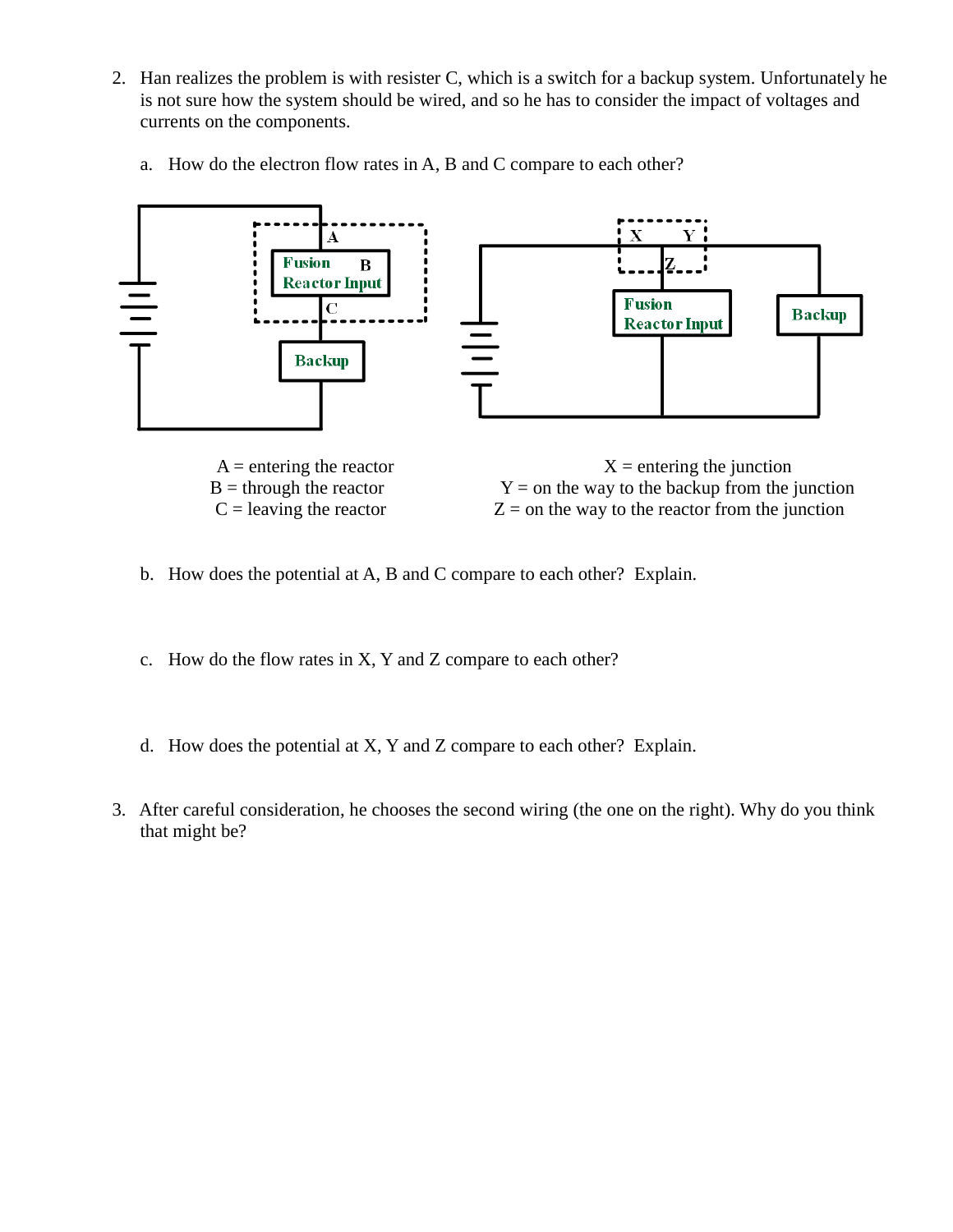4. You decide to change the lighting arrangement in your home. Instead of hiring an electrician, you hire your neighbor who says he, "knows all about 'lectricity".

You're incredibly surprised and shocked to discover that he didn't do a very good job. Your three wall lights are not all the same brightness, even though the bulbs have the same power rating. Frustrated, you take a look at his wiring yourself, and find that the bulbs are set up as follows:



- a) Assume all the bulbs have identical resistance. If the source voltage was 3 V, what would the voltage drop across each bulb be?
- b) How does the flow rate through A compare to that through B?
- c) How is the brightness of each bulb different? (Which are brighter? Which are dimmer?) Explain.



- 5. Consider the series circuit to the right.
- a. What is the ∆V between: a and b

b and c

- c and d
- d and a
- b. What is the current in this circuit?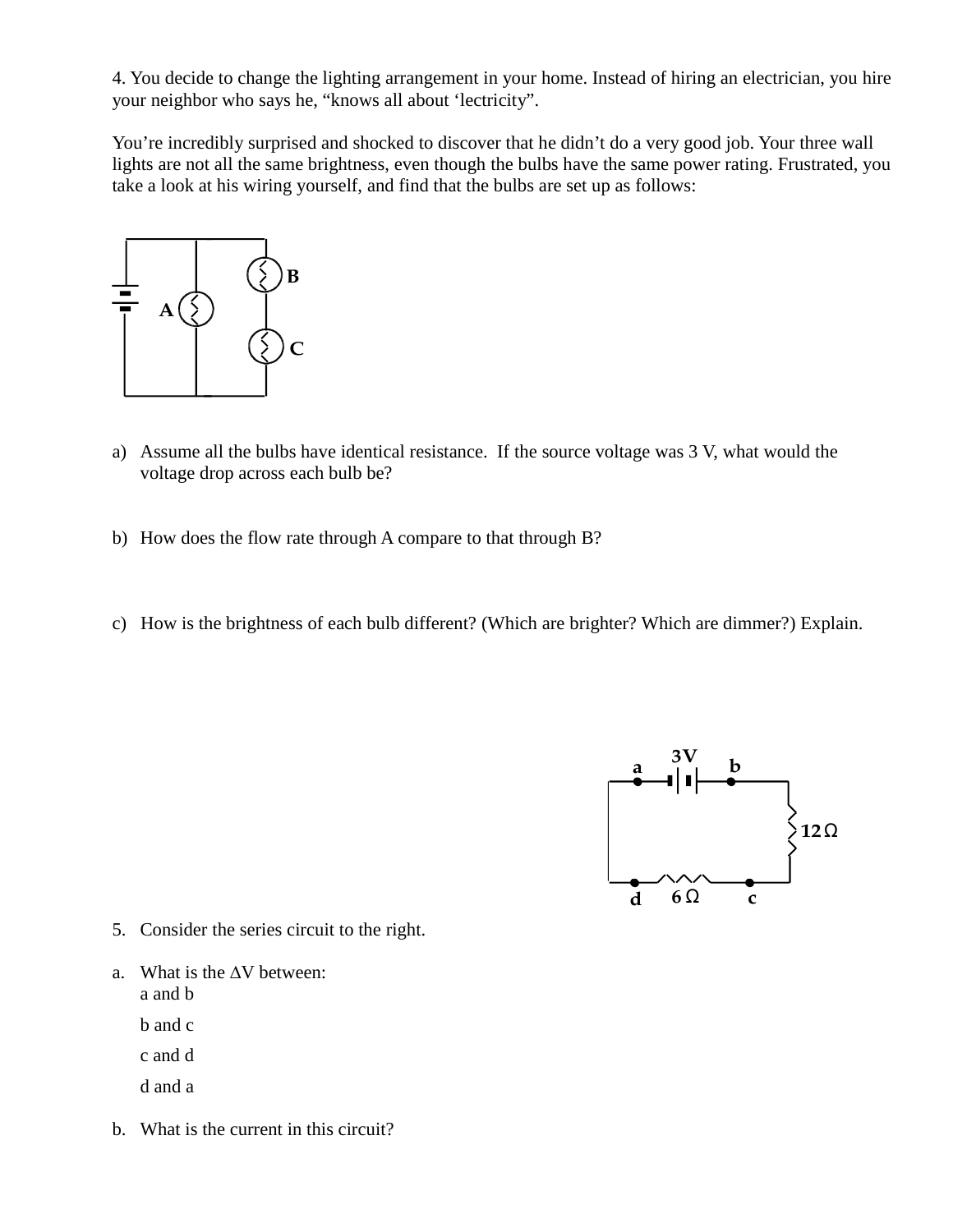c. What power is dissipated by each resistor?



- 6. Consider the parallel circuit at right.
- a. Determine the equivalent resistance of the circuit.
- b. What is the ∆V between: a and b c and d
- c. What is the current in the wire leading from the battery to point **a**? in each of the branches?
- d. How much power is dissipated by each resistor?
- 7. Consider the combination circuit at right.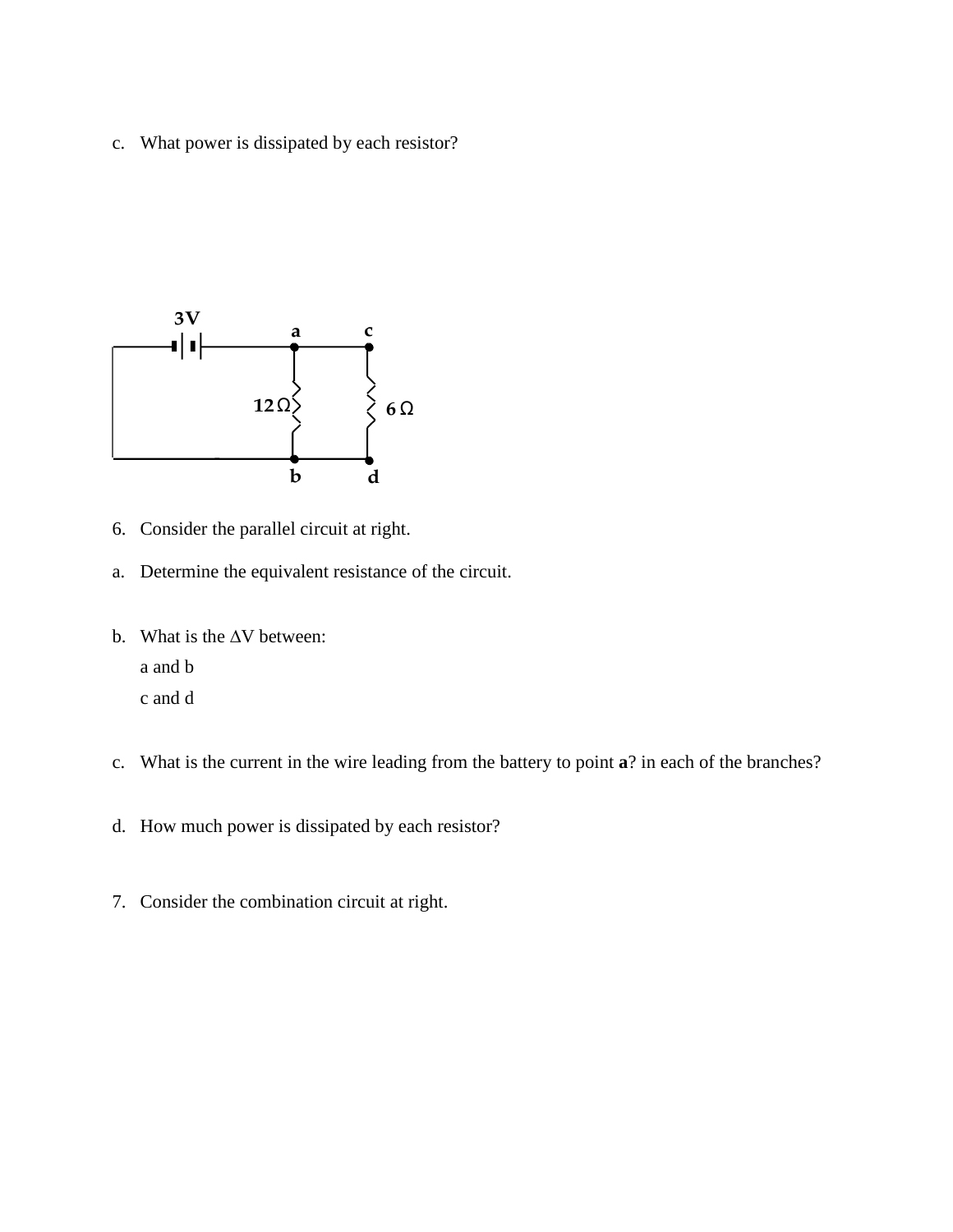

a. Determine the equivalent resistance of the circuit.

- b. What is the current passing through each resistor?
- c. What is the ∆V across each resistor?
- d. What is the power dissipated by each resistor?



- 8. Suppose the switch in the circuit at right is closed. What effect does this have on:
	- a. the  $\Delta V$  from a to b?
	- b. the current in the first two resistors?
	- c. the current through point g?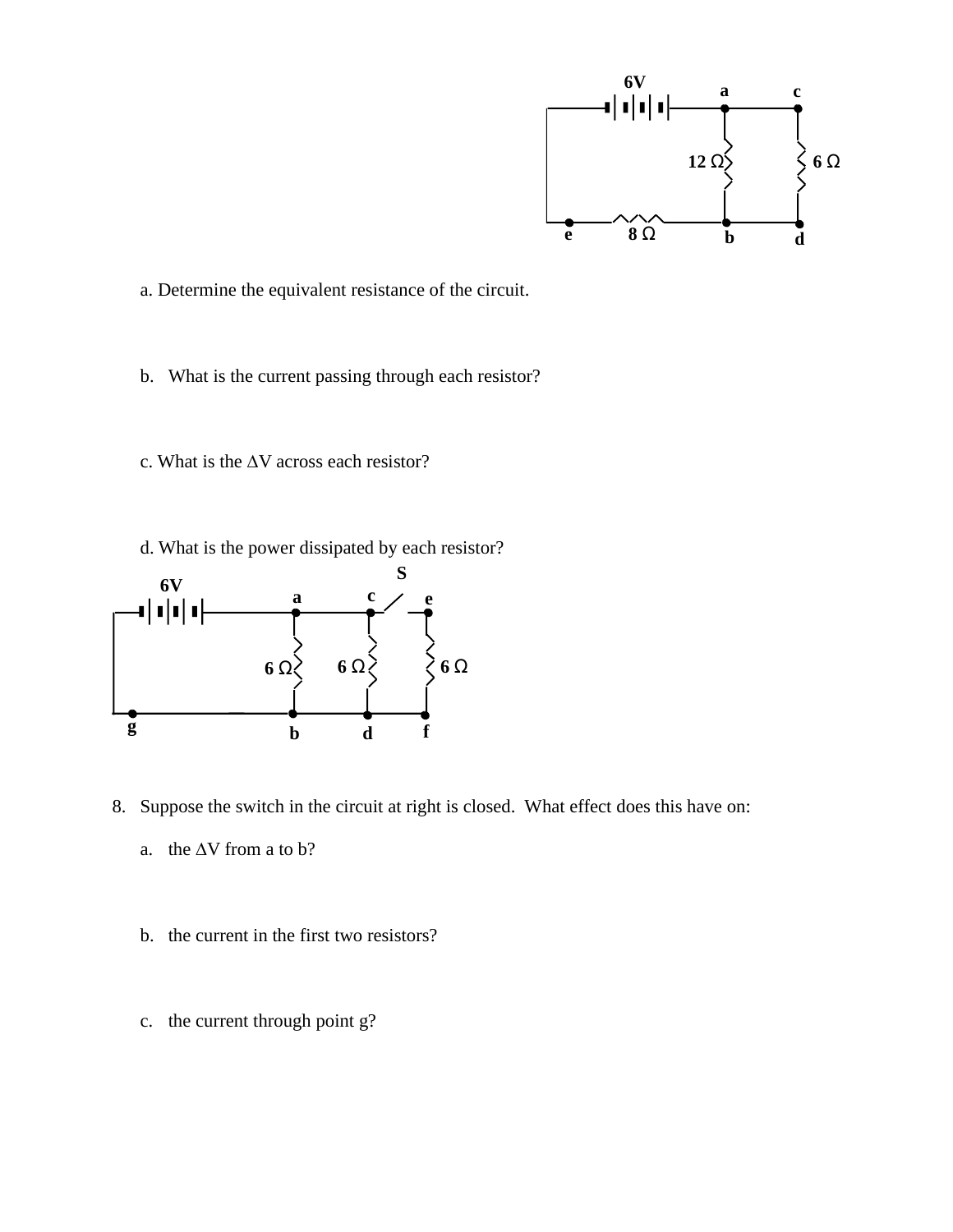- 3. A 10 ohm and a 15 ohm resistor are connected in parallel and placed across the terminals of a 15 volt battery.
	- a. Sketch the circuit diagram.

- b. Calculate the equivalent resistance of the circuit.
- c. Calculate the current through the entire circuit.
- d. Calculate the current in each branch.
- 4. A cabin contains only two small electrical appliances: a radio that requires 10 milliamperes of current at 9.0 V, and a clock that requires 20 milliamperes at 15 V. A 15 V battery with negligible internal resistance supplies the electrical energy to operate the radio and clock.



a. Complete the diagram below to show how the radio, clock and a single resistor R can be connected between points A and B so that the correct potential difference is applied across each appliance. Use the symbols at right to indicate the clock and radio.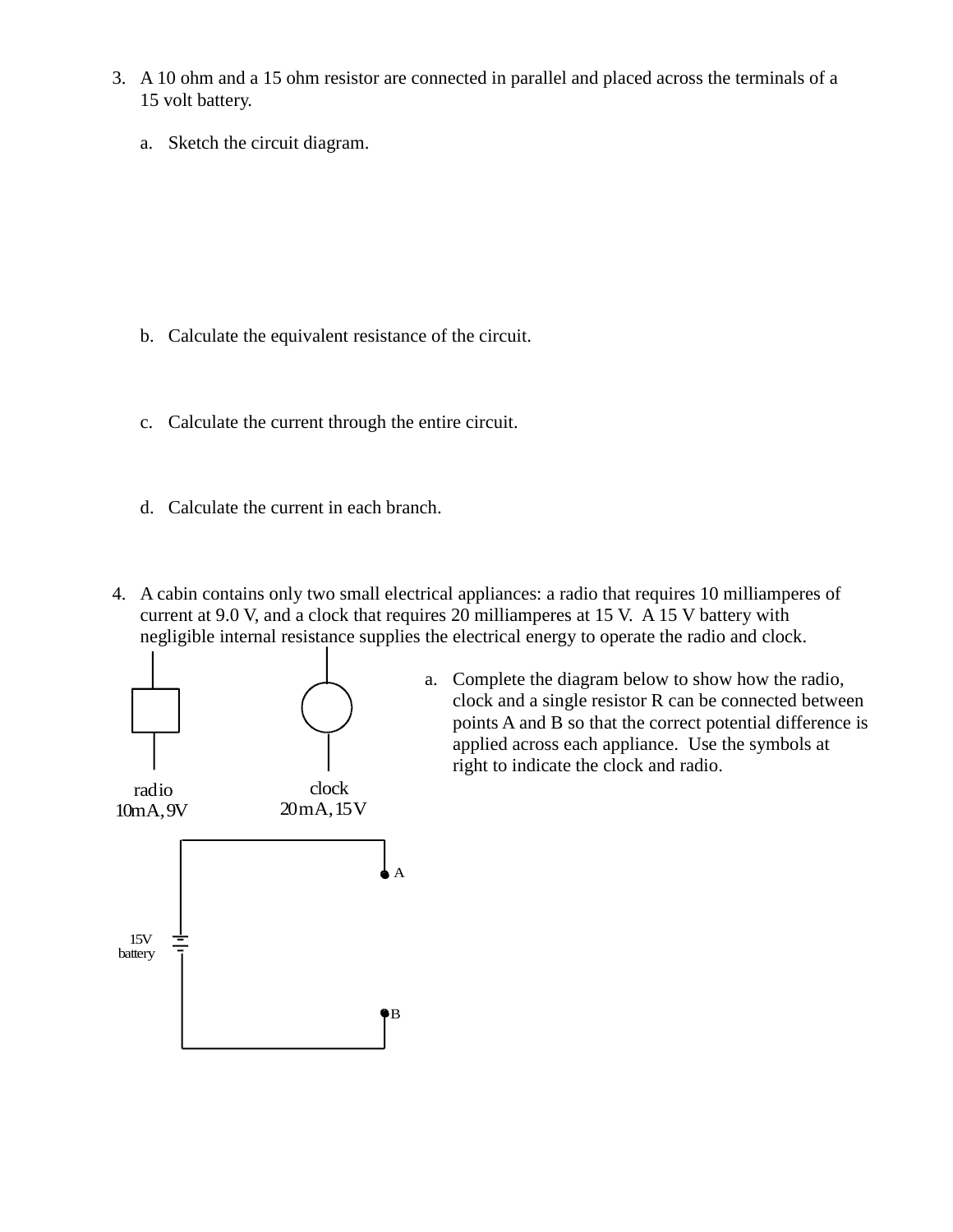- b. Calculate the resistance of R.
- c. Calculate the electrical energy that must be supplied by the battery to operate the circuit for 1 minute.



Using only this device and one or more  $3-\Omega$  resistors, design a circuit so that the device will operate properly when the circuit is connected across a 24 V battery with negligible internal resistance.



- 6. Consider the circuit below. All the bulbs have resistance **R**.
- a. What is the resistance of the circuit while the switch is open?